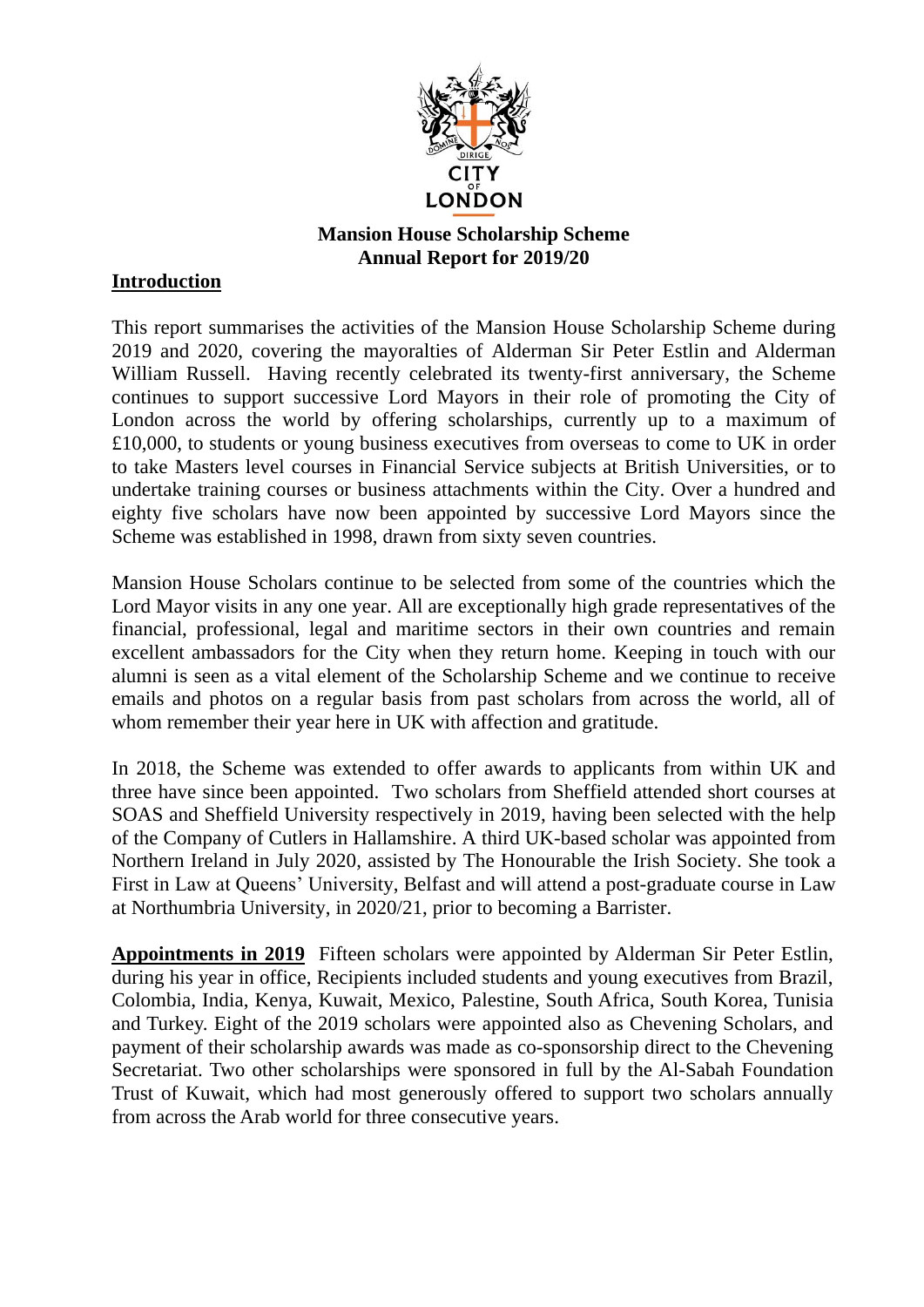**Appointments in 2020** The Lord Mayor's overseas visits programme this year has been seriously disrupted as a result of the Covid-19 pandemic. However he has been able to appoint six new overseas scholars for 2020, drawn respectively from India, Mexico and Nigeria. Four will join us this September, with the other two deferring their Masters' degree courses until 2021. Together with our newly appointed scholar from Northern Ireland, this brings to seven the number of Mansion House Scholars appointed this year.

**Funding** In February 2019, a major expansion of the Scheme took place with the merger of The Lord Mayor's Trust for Charities into the Scheme. This Trust was a separate charity which had allowed successive Lord Mayors to make minor grants on a wide range of issues in support of his or her mayoral activities. The Trust was formally wound up in 2019 and the residual funds, which amounted to some £365,600, were transferred to the Scholarship Scheme. With these new funds, an Endowment Fund (named The Richard Nichols Endowment Fund in memory of our Founding Lord Mayor) was formally established. The income from this Fund will allow both the number and the size of Mansion House Scholarships awarded each year to be increased. A major donation from the Sir Charles Bowman's Lord Mayor's Appeal in 2018 was split equally between the Endowment Fund and the General Fund, and the Endowment Fund now stands at some £455,000.

**Donations** The Scheme continues to receive strong support from across the Livery and thirty three City Livery companies made grants amounting to £51,150 during the year. Over sixty Livery Companies have offered support to the Scheme since its foundation almost twenty years ago and many now do so on a regular basis. The continuing support of the City Livery Companies is fundamental to the success of the Scheme and the Lord Mayor and Trustees are most grateful. They continue to encourage Livery Companies, as well as supporting the annual Lord Mayor's Appeal, to support this particular Scheme as well, which assists each Lord Mayor very directly in his role of promoting the City of London overseas as a leading global financial and business centre.

## **Hospitality**

All of the scholars studying in UK in 2019 were invited to attend the City Banquet in October, hosted annually at Mansion House by the Lord Mayor. The International Bankers' Company also entertained all the scholars to their annual own Livery Banquet, which also took place at Mansion House. Two scholars, from India and Peru, attended the annual Billesden Dinner at Merchant Taylors' Hall, whilst two other scholars, from Indonesia and Nigeria, who had been studying at universities in the North of England, were invited to attend the Forfeit Feast in Sheffield as guests of The Company of Cutlers in Hallamshire.

The International Bankers' Company once again offered honorary membership to all the scholars, and appointed a member of the Company to act as a mentor to each of them, offering friendship and professional advice during their time in the UK. The Company also made separate bursary awards from the KC Wu Memorial Fund to two scholars from India and from South Korea.